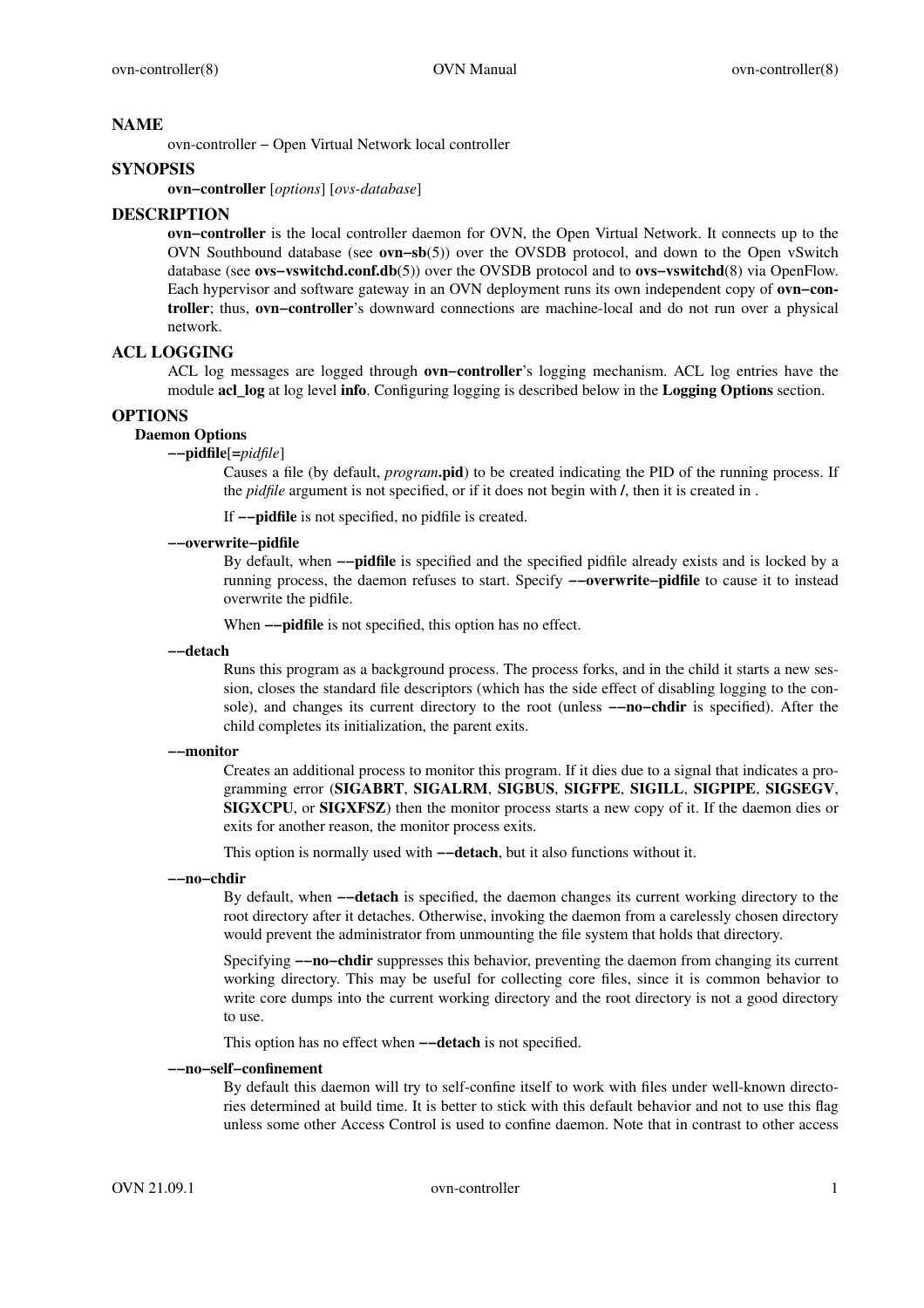control implementations that are typically enforced from kernel-space (e.g. DAC or MAC), selfconfinement is imposed from the user-space daemon itself and hence should not be considered as a full confinement strategy, but instead should be viewed as an additional layer of security.

**−−user=***user***:***group*

Causes this program to run as a different user specified in *user***:***group*, thus dropping most of the root privileges. Short forms *user* and **:***group* are also allowed, with current user or group assumed, respectively. Only daemons started by the root user accepts this argument.

On Linux, daemons will be granted **CAP\_IPC\_LOCK** and **CAP\_NET\_BIND\_SERVICES** before dropping root privileges. Daemons that interact with a datapath, such as **ovs−vswitchd**, will be granted three additional capabilities, namely **CAP\_NET\_ADMIN**, **CAP\_NET\_BROAD-CAST** and **CAP\_NET\_RAW**. The capability change will apply even if the new user is root.

On Windows, this option is not currently supported. For security reasons, specifying this option will cause the daemon process not to start.

# **Logging Options**

**−v**[*spec*]

**−−verbose=**[*spec*]

Sets logging levels. Without any *spec*, sets the log level for every module and destination to **dbg**. Otherwise, *spec* is a list of words separated by spaces or commas or colons, up to one from each category below:

- A valid module name, as displayed by the **vlog/list** command on **ovs−appctl**(8), limits the log level change to the specified module.
- **syslog**, **console**, or **file**, to limit the log level change to only to the system log, to the console, or to a file, respectively. (If **−−detach** is specified, the daemon closes its standard file descriptors, so logging to the console will have no effect.)

On Windows platform, **syslog** is accepted as a word and is only useful along with the **−−syslog−target** option (the word has no effect otherwise).

**off**, **emer**, **err**, **warn**, **info**, or **dbg**, to control the log level. Messages of the given severity or higher will be logged, and messages of lower severity will be filtered out. **off** filters out all messages. See **ovs−appctl**(8) for a definition of each log level.

Case is not significant within *spec*.

Regardless of the log levels set for **file**, logging to a file will not take place unless **−−log−file** is also specified (see below).

For compatibility with older versions of OVS, **any** is accepted as a word but has no effect.

**−v**

### **−−verbose**

Sets the maximum logging verbosity level, equivalent to **−−verbose=dbg**.

#### **−vPATTERN:***destination***:***pattern*

# **−−verbose=PATTERN:***destination***:***pattern*

Sets the log pattern for *destination* to *pattern*. Refer to **ovs−appctl**(8) for a description of the valid syntax for *pattern*.

# **−vFACILITY:***facility*

**−−verbose=FACILITY:***facility*

Sets the RFC5424 facility of the log message. *facility* can be one of **kern**, **user**, **mail**, **daemon**, **auth**, **syslog**, **lpr**, **news**, **uucp**, **clock**, **ftp**, **ntp**, **audit**, **alert**, **clock2**, **local0**, **local1**, **local2**, **local3**, **local4**, **local5**, **local6** or **local7**. If this option is not specified, **daemon** is used as the default for the local system syslog and **local0** is used while sending a message to the target provided via the **−−syslog−target** option.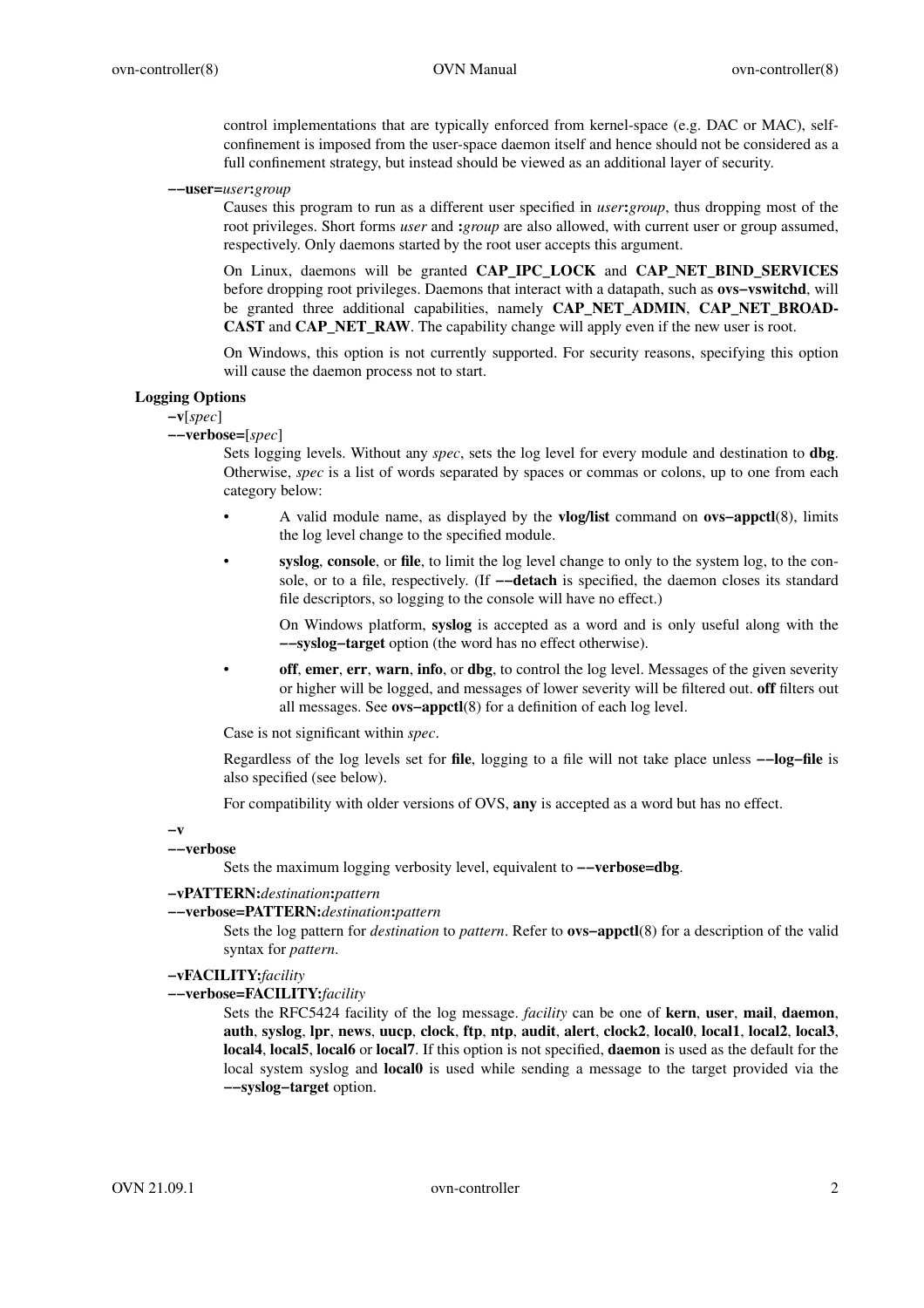#### **−−log−file**[**=***file*]

Enables logging to a file. If *file* is specified, then it is used as the exact name for the log file. The default log file name used if *file* is omitted is **/usr/local/var/log/ovn/***program***.log**.

## **−−syslog−target=***host***:***port*

Send syslog messages to UDP *port* on *host*, in addition to the system syslog. The *host* must be a numerical IP address, not a hostname.

## **−−syslog−method=***method*

Specify *method* as how syslog messages should be sent to syslog daemon. The following forms are supported:

- **libc**, to use the libc **syslog()** function. Downside of using this options is that libc adds fixed prefix to every message before it is actually sent to the syslog daemon over **/dev/log** UNIX domain socket.
- **unix:***file*, to use a UNIX domain socket directly. It is possible to specify arbitrary message format with this option. However, **rsyslogd 8.9** and older versions use hard coded parser function anyway that limits UNIX domain socket use. If you want to use arbitrary message format with older **rsyslogd** versions, then use UDP socket to localhost IP address instead.
- **udp:***ip***:***port*, to use a UDP socket. With this method it is possible to use arbitrary message format also with older **rsyslogd**. When sending syslog messages over UDP socket extra precaution needs to be taken into account, for example, syslog daemon needs to be configured to listen on the specified UDP port, accidental iptables rules could be interfering with local syslog traffic and there are some security considerations that apply to UDP sockets, but do not apply to UNIX domain sockets.
- null, to discard all messages logged to syslog.

The default is taken from the **OVS\_SYSLOG\_METHOD** environment variable; if it is unset, the default is **libc**.

# **PKI Options**

PKI configuration is required in order to use SSL for the connections to the Northbound and Southbound databases.

# **−p** *privkey.pem*

**−−private−key=***privkey.pem*

Specifies a PEM file containing the private key used as identity for outgoing SSL connections.

### **−c** *cert.pem*

### **−−certificate=***cert.pem*

Specifies a PEM file containing a certificate that certifies the private key specified on **−p** or **−−private−key** to be trustworthy. The certificate must be signed by the certificate authority (CA) that the peer in SSL connections will use to verify it.

## **−C** *cacert.pem*

# **−−ca−cert=***cacert.pem*

Specifies a PEM file containing the CA certificate for verifying certificates presented to this program by SSL peers. (This may be the same certificate that SSL peers use to verify the certificate specified on **−c** or **−−certificate**, or it may be a different one, depending on the PKI design in use.)

# **−C none**

#### **−−ca−cert=none**

Disables verification of certificates presented by SSL peers. This introduces a security risk, because it means that certificates cannot be verified to be those of known trusted hosts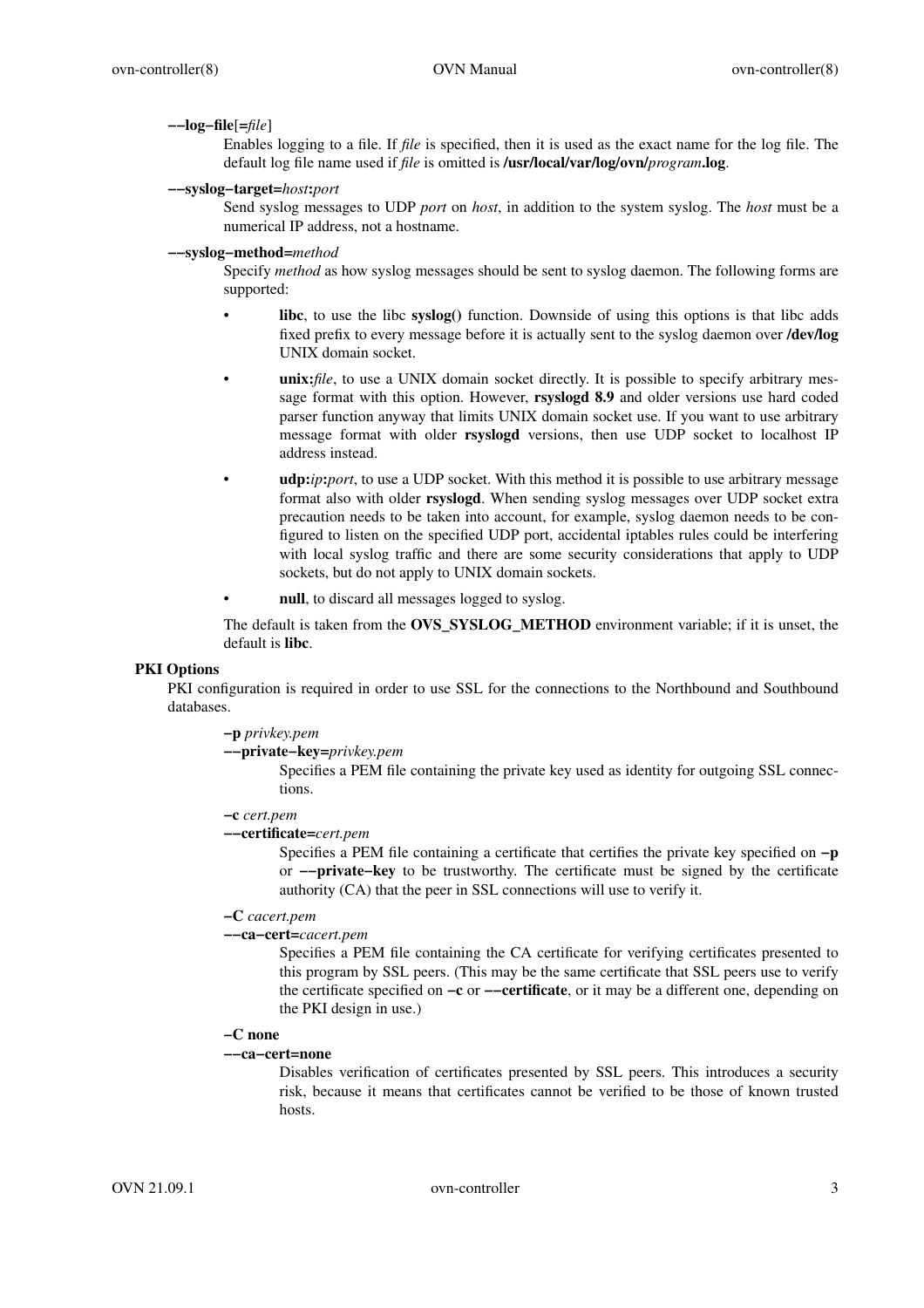# **−−bootstrap−ca−cert=***cacert.pem*

When *cacert.pem* exists, this option has the same effect as **−C** or **−−ca−cert**. If it does not exist, then the executable will attempt to obtain the CA certificate from the SSL peer on its first SSL connection and save it to the named PEM file. If it is successful, it will immediately drop the connection and reconnect, and from then on all SSL connections must be authenticated by a certificate signed by the CA certificate thus obtained.

This option exposes the SSL connection to a man-in-the-middle attack obtaining the initial CA certificate, but it may be useful for bootstrapping.

This option is only useful if the SSL peer sends its CA certificate as part of the SSL certificate chain. The SSL protocol does not require the server to send the CA certificate.

This option is mutually exclusive with **−C** and **−−ca−cert**.

#### **−−peer−ca−cert=***peer-cacert.pem*

Specifies a PEM file that contains one or more additional certificates to send to SSL peers. *peer-cacert.pem* should be the CA certificate used to sign the program's own certificate, that is, the certificate specified on **−c** or **−−certificate**. If the program's certificate is self-signed, then **−−certificate** and **−−peer−ca−cert** should specify the same file.

This option is not useful in normal operation, because the SSL peer must already have the CA certificate for the peer to have any confidence in the program's identity. However, this offers a way for a new installation to bootstrap the CA certificate on its first SSL connection.

## **Other Options**

**−h**

**−−help** Prints a brief help message to the console.

**−V**

**−−version**

Prints version information to the console.

# **CONFIGURATION**

**ovn−controller** retrieves most of its configuration information from the local Open vSwitch's ovsdb-server instance. The default location is **db.sock** in the local Open vSwitch's "run" directory. It may be overridden by specifying the *ovs-database* argument as an OVSDB active or passive connection method, as described in **ovsdb**(7).

**ovn−controller** assumes it gets configuration information from the following keys in the **Open\_vSwitch** table of the local OVS instance:

# **external\_ids:system−id**

The chassis name to use in the Chassis table. Changing the **system−id** while **ovn−controller** is running is not directly supported. Users have two options: either first gracefully stop **ovn−controller** or manually delete the stale **Chassis** and **Chassis\_Private** records after changing the **system−id**.

## **external\_ids:hostname**

The hostname to use in the Chassis table.

# **external\_ids:ovn−bridge**

The integration bridge to which logical ports are attached. The default is **br−int**. If this bridge does not exist when ovn-controller starts, it will be created automatically with the default configuration suggested in **ovn−architecture**(7).

## **external\_ids:ovn−bridge−datapath−type**

This configuration is optional. If set, then the datapath type of the integration bridge will be set to the configured value. If this option is not set, then **ovn−controller** will not modify the existing **datapath−type** of the integration bridge.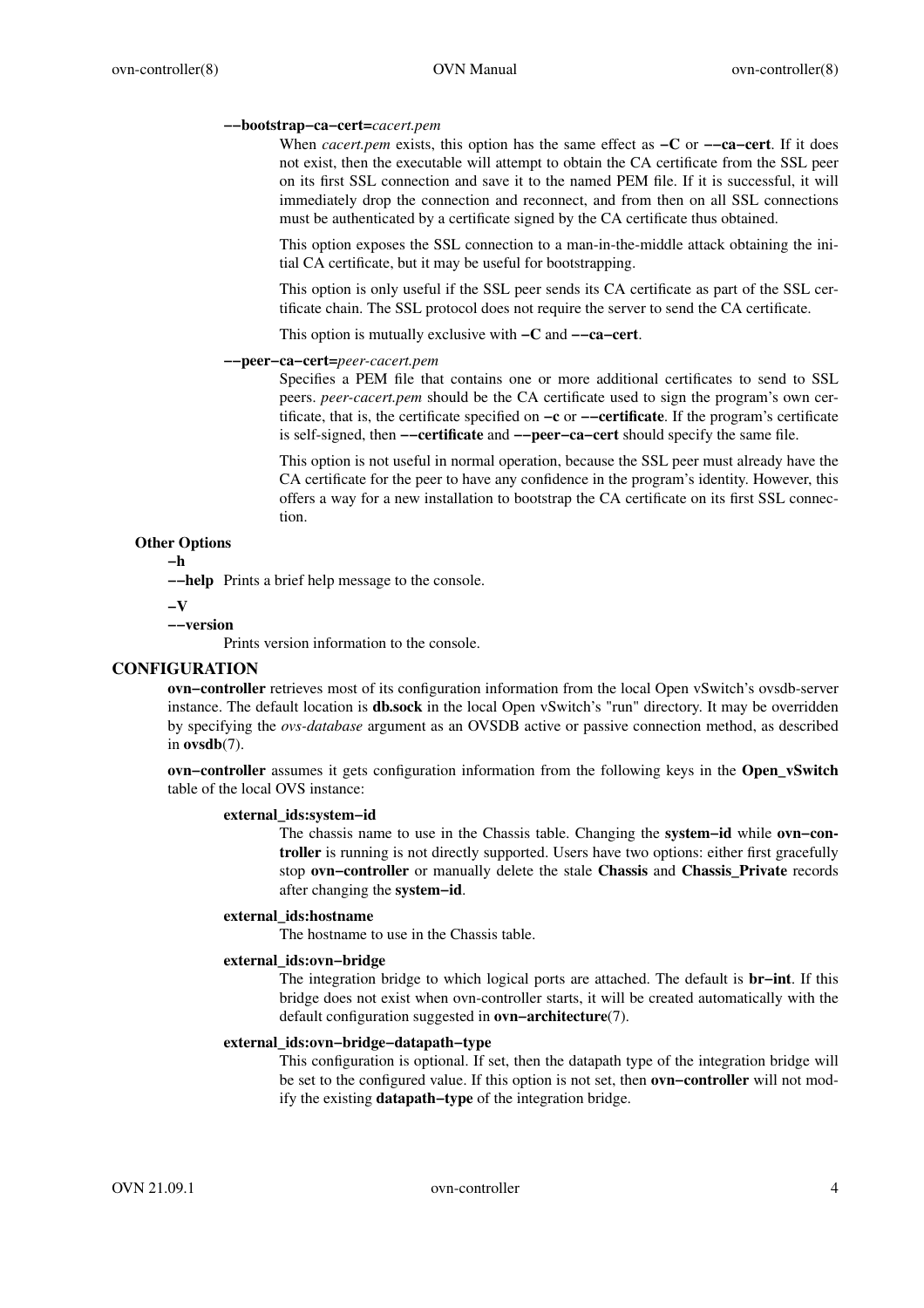### **external\_ids:ovn−remote**

The OVN database that this system should connect to for its configuration, in one of the same forms documented above for the *ovs-database*.

## **external\_ids:ovn−monitor−all**

A boolean value that tells if **ovn−controller** should monitor all records of tables in *ovsdatabase*. If set to **false**, it will conditionally monitor the records that is needed in the current chassis.

It is more optimal to set it to **true** in use cases when the chassis would anyway need to monitor most of the records in *ovs-database*, which would save the overhead of conditions processing, especially for server side. Typically, set it to **true** for environments that all workloads need to be reachable from each other.

Default value is *false*.

## **external\_ids:ovn−remote−probe−interval**

The inactivity probe interval of the connection to the OVN database, in milliseconds. If the value is zero, it disables the connection keepalive feature.

If the value is nonzero, then it will be forced to a value of at least 1000 ms.

#### **external\_ids:ovn−openflow−probe−interval**

The inactivity probe interval of the OpenFlow connection to the OpenvSwitch integration bridge, in seconds. If the value is zero, it disables the connection keepalive feature.

If the value is nonzero, then it will be forced to a value of at least 5s.

### **external\_ids:ovn−encap−type**

The encapsulation type that a chassis should use to connect to this node. Multiple encapsulation types may be specified with a comma-separated list. Each listed encapsulation type will be paired with **ovn−encap−ip**.

Supported tunnel types for connecting hypervisors are **geneve** and **stt**. Gateways may use **geneve**, **vxlan**, or **stt**.

Due to the limited amount of metadata in **vxlan**, the capabilities and performance of connected gateways will be reduced versus other tunnel formats.

#### **external\_ids:ovn−encap−ip**

The IP address that a chassis should use to connect to this node using encapsulation types specified by **external\_ids:ovn−encap−type**.

#### **external\_ids:ovn−bridge−mappings**

A list of key-value pairs that map a physical network name to a local ovs bridge that provides connectivity to that network. An example value mapping two physical network names to two ovs bridges would be: **physnet1:br−eth0,physnet2:br−eth1**.

### **external\_ids:ovn−encap−csum**

**ovn−encap−csum** indicates that encapsulation checksums can be transmitted and received with reasonable performance. It is a hint to senders transmitting data to this chassis that they should use checksums to protect OVN metadata. Set to **true** to enable or **false** to disable. Depending on the capabilities of the network interface card, enabling encapsulation checksum may incur performance loss. In such cases, encapsulation checksums can be disabled.

### **external\_ids:ovn−cms−options**

A list of options that will be consumed by the CMS Plugin and which specific to this particular chassis. An example would be: **cms\_option1,cms\_option2:foo**.

# **external\_ids:ovn−transport−zones**

The transport zone(s) that this chassis belongs to. Transport zones is a way to group different chassis so that tunnels are only formed between members of the same group(s).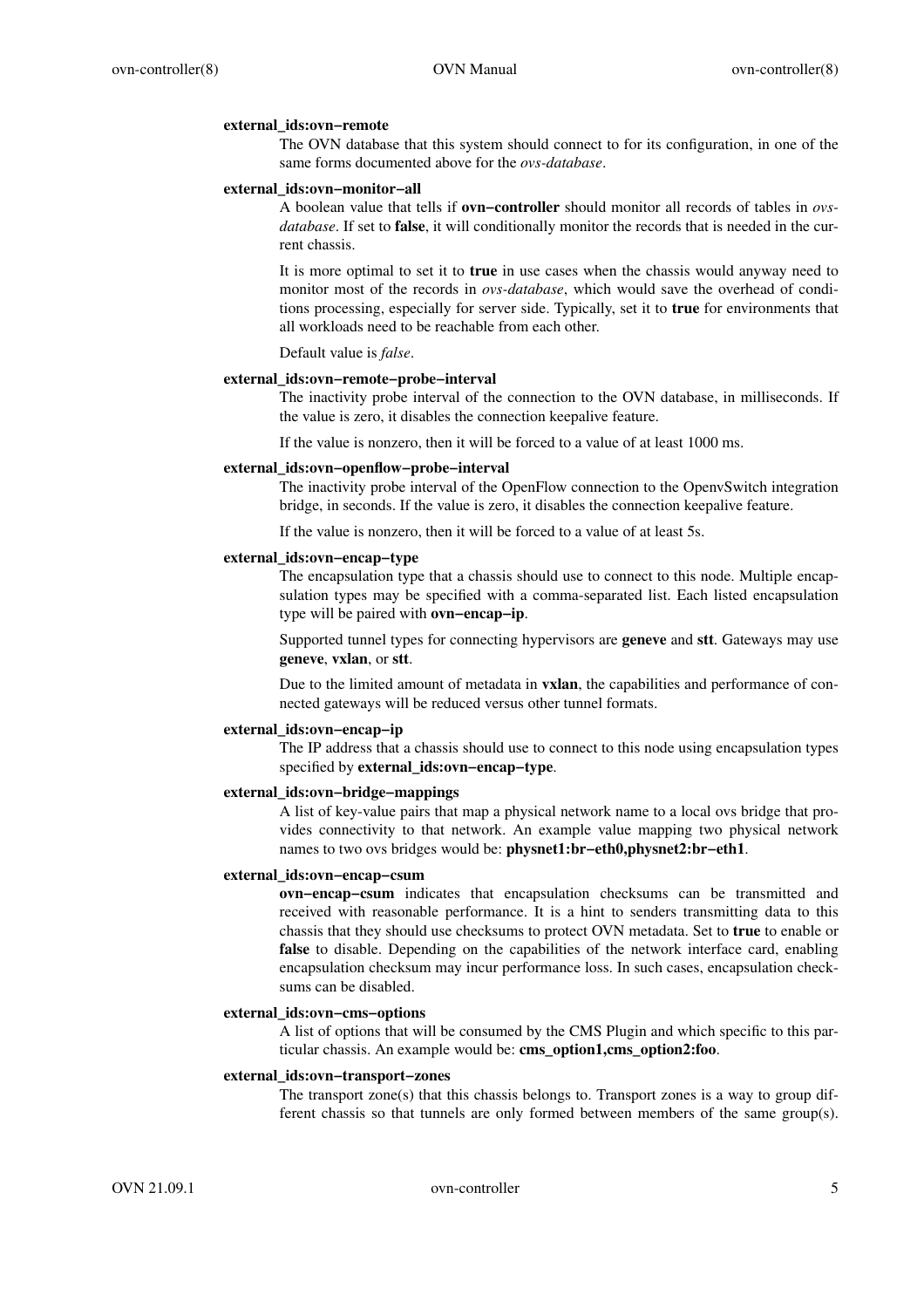Multiple transport zones may be specified with a comma-separated list. For example: tz1,tz2,tz3.

If not set, the Chassis will be considered part of a default transport zone.

# **external\_ids:ovn−chassis−mac−mappings**

A list of key-value pairs that map a chassis specific mac to a physical network name. An example value mapping two chassis macs to two physical network names would be: **physnet1:aa:bb:cc:dd:ee:ff,physnet2:a1:b2:c3:d4:e5:f6**. These are the macs that ovncontroller will replace a router port mac with, if packet is going from a distributed router port on vlan type logical switch.

# **external\_ids:ovn−is−interconn**

The boolean flag indicates if the chassis is used as an interconnection gateway.

### **external\_ids:ovn−match−northd−version**

The boolean flag indicates if **ovn−controller** needs to check **ovn−northd** version. If this flag is set to true and the **ovn−northd's** version (reported in the Southbound database) doesn't match with the **ovn−controller's** internal version, then it will stop processing the southbound and local Open vSwitch database changes. The default value is considered false if this option is not defined.

## **external\_ids:ovn−enable−lflow−cache**

The boolean flag indicates if **ovn−controller** should enable/disable the logical flow inmemory cache it uses when processing Southbound database logical flow changes. By default caching is enabled.

### **external\_ids:ovn−limit−lflow−cache**

When used, this configuration value determines the maximum number of logical flow cache entries **ovn−controller** may create when the logical flow cache is enabled. By default the size of the cache is unlimited.

# **external\_ids:ovn−memlimit−lflow−cache−kb**

When used, this configuration value determines the maximum size of the logical flow cache (in KB) **ovn−controller** may create when the logical flow cache is enabled. By default the size of the cache is unlimited.

# **external\_ids:ovn−trim−limit−lflow−cache**

When used, this configuration value sets the minimum number of entries in the logical flow cache starting with which automatic memory trimming is performed. By default this is set to 10000 entries.

# **external\_ids:ovn−trim−wmark−perc−lflow−cache**

When used, this configuration value sets the percentage from the high watermark number of entries in the logical flow cache under which automatic memory trimming is performed. E.g., if the trim watermark percentage is set to 50%, automatic memory trimming happens only when the number of entries in the logical flow cache gets reduced to less than half of the last measured high watermark. By default this is set to 50.

**ovn−controller** reads the following values from the **Open\_vSwitch** database of the local OVS instance:

### **datapath−type** from **Bridge** table

This value is read from local OVS integration bridge row of **Bridge** table and populated in **other\_config:datapath-type** of the **Chassis** table in the OVN\_Southbound database.

#### **iface−types** from **Open\_vSwitch** table

This value is populated in **external\_ids:iface-types** of the **Chassis** table in the OVN Southbound database.

# **private\_key**, **certificate**, **ca\_cert**, and **bootstrap\_ca\_cert** from **SSL** table

These values provide the SSL configuration used for connecting to the OVN southbound database server when an SSL connection type is configured via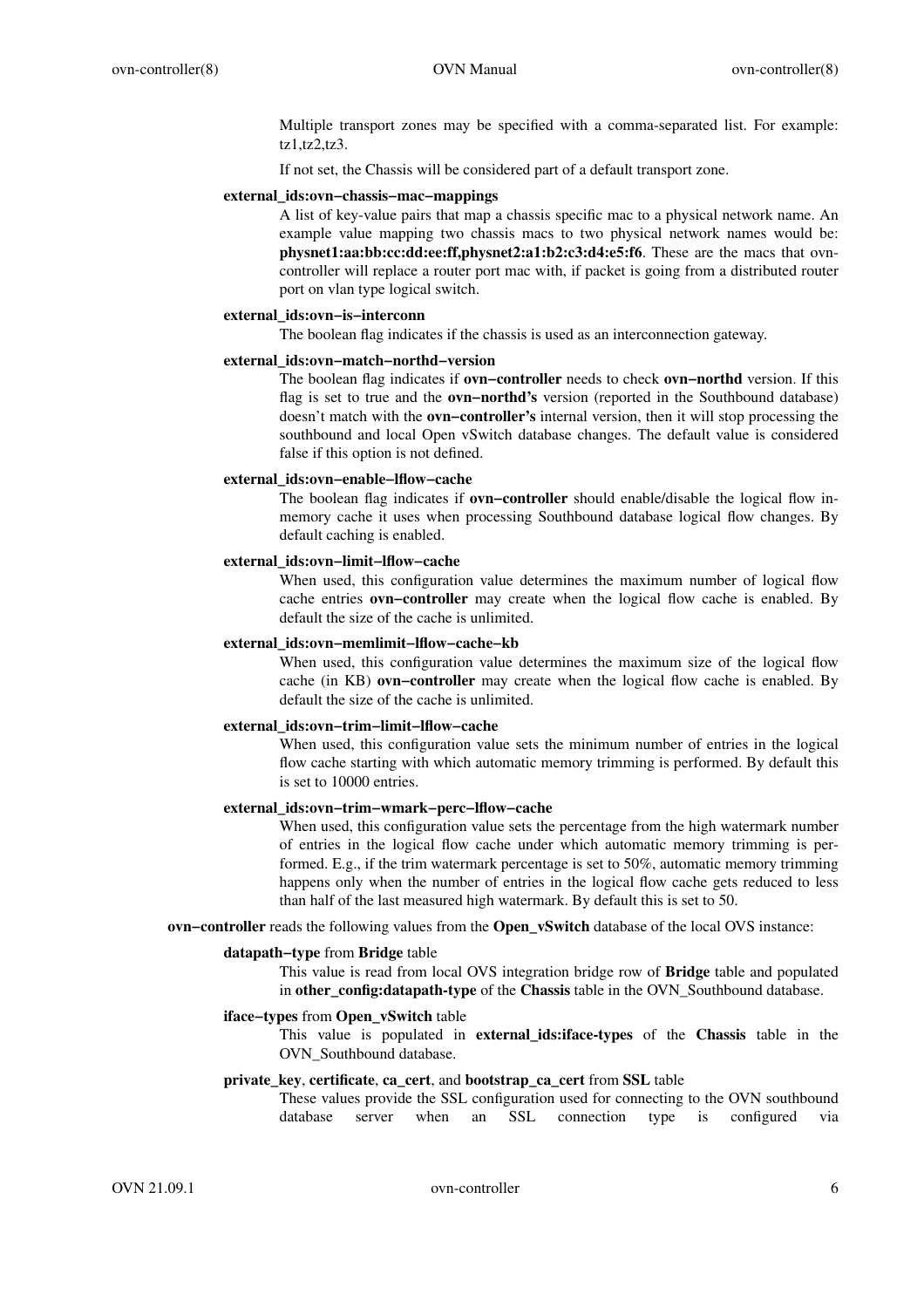**external\_ids:ovn−remote**. Note that this SSL configuration can also be provided via command-line options, the configuration in the database takes precedence if both are present.

# **OPEN VSWITCH DATABASE USAGE**

**ovn−controller** uses a number of **external\_ids** keys in the Open vSwitch database to keep track of ports and interfaces. For proper operation, users should not change or clear these keys:

# **external\_ids:ovn−chassis−id** in the **Port** table

The presence of this key identifies a tunnel port within the integration bridge as one created by **ovn−controller** to reach a remote chassis. Its value is the chassis ID of the remote chassis.

# **external\_ids:ct−zone−\*** in the **Bridge** table

Logical ports and gateway routers are assigned a connection tracking zone by **ovn−controller** for stateful services. To keep state across restarts of **ovn−controller**, these keys are stored in the integration bridge's Bridge table. The name contains a prefix of **ct−zone−** followed by the name of the logical port or gateway router's zone key. The value for this key identifies the zone used for this port.

## **external\_ids:ovn−localnet−port** in the **Port** table

The presence of this key identifies a patch port as one created by **ovn−controller** to connect the integration bridge and another bridge to implement a **localnet** logical port. Its value is the name of the logical port with **type** set to **localnet** that the port implements. See **external\_ids:ovn−bridge−mappings**, above, for more information.

Each **localnet** logical port is implemented as a pair of patch ports, one in the integration bridge, one in a different bridge, with the same **external\_ids:ovn−localnet−port** value.

# **external\_ids:ovn−l2gateway−port** in the **Port** table

The presence of this key identifies a patch port as one created by **ovn−controller** to connect the integration bridge and another bridge to implement a **l2gateway** logical port. Its value is the name of the logical port with **type** set to **l2gateway** that the port implements. See **external\_ids:ovn−bridge−mappings**, above, for more information.

Each **l2gateway** logical port is implemented as a pair of patch ports, one in the integration bridge, one in a different bridge, with the same **external\_ids:ovn−l2gateway−port** value.

# **external−ids:ovn−l3gateway−port** in the **Port** table

This key identifies a patch port as one created by **ovn−controller** to implement a **l3gateway** logical port. Its value is the name of the logical port with type set to **l3gateway**. This patch port is similar to the OVN logical patch port, except that **l3gateway** port can only be bound to a paticular chassis.

## **external−ids:ovn−logical−patch−port** in the **Port** table

This key identifies a patch port as one created by **ovn−controller** to implement an OVN logical patch port within the integration bridge. Its value is the name of the OVN logical patch port that it implements.

### **external−ids:ovn−startup−ts** in the **Bridge** table

This key represents the timestamp (in milliseconds) at which **ovn−controller** process was started.

## **external−ids:ovn−nb−cfg** in the **Bridge** table

This key represents the last known **OVN\_Southbound.SB\_Global.nb\_cfg** value for which all flows have been successfully installed in OVS.

# **external−ids:ovn−nb−cfg−ts** in the **Bridge** table

This key represents the timestamp (in milliseconds) of the last known **OVN\_Southbound.SB\_Global.nb\_cfg** value for which all flows have been successfully installed in OVS.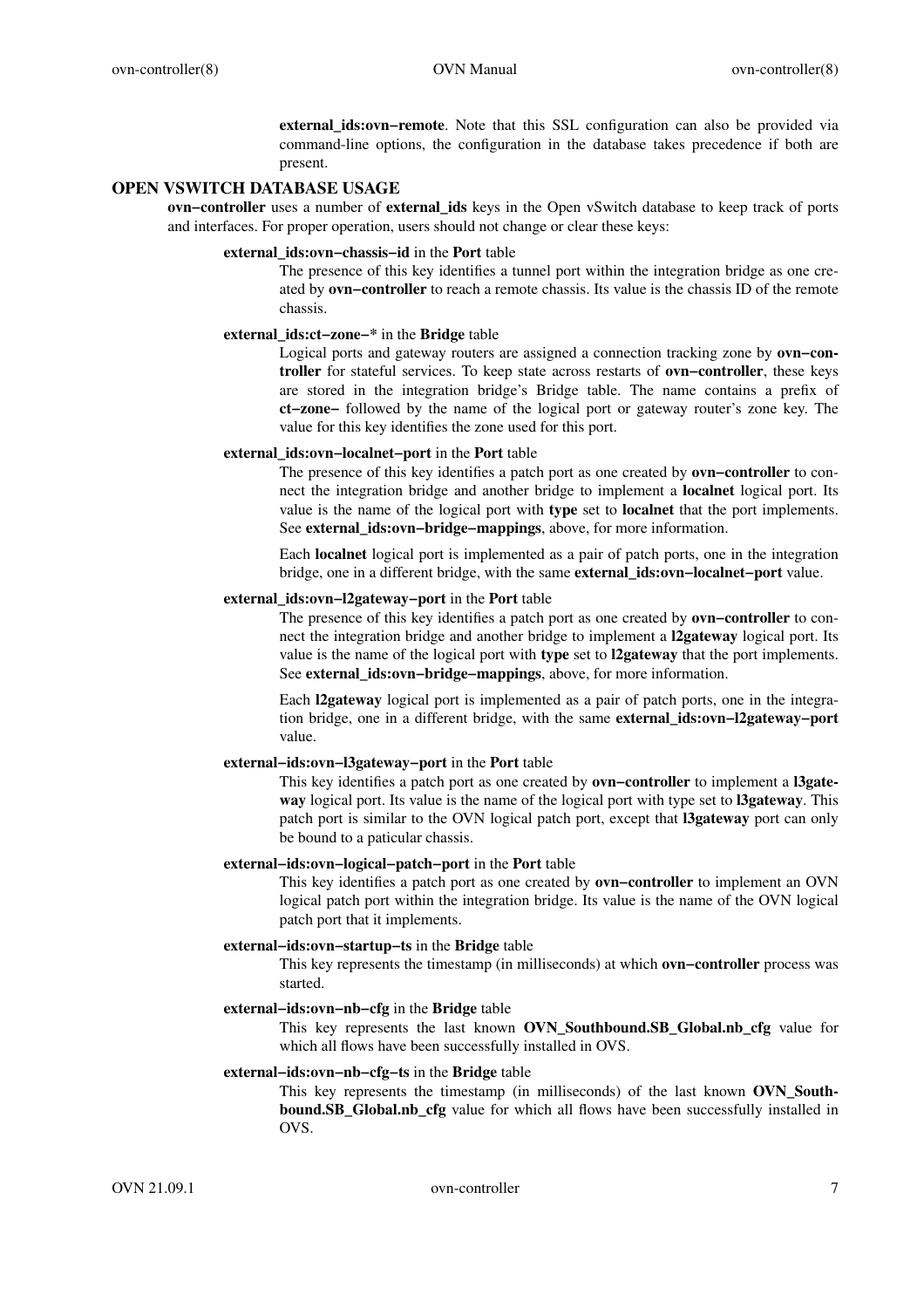#### **external\_ids:ovn−installed** and **external\_ids:ovn−installed−ts** in the **Interface** table

This key is set after all openflow operations corresponding to the OVS interface have been processed by ovs-vswitchd. At the same time a timestamp, in milliseconds since the epoch, is stored in **external\_ids:ovn−installed−ts**.

# **OVN SOUTHBOUND DATABASE USAGE**

**ovn−controller** reads from much of the **OVN\_Southbound** database to guide its operation. **ovn−controller** also writes to the following tables:

#### **Chassis**

Upon startup, **ovn−controller** creates a row in this table to represent its own chassis. Upon graceful termination, e.g. with **ovs−appctl −t ovn−controller exit** (but not **SIGTERM**), **ovn−controller** removes its row.

**Encap** Upon startup, **ovn−controller** creates a row or rows in this table that represent the tunnel encapsulations by which its chassis can be reached, and points its **Chassis** row to them. Upon graceful termination, **ovn−controller** removes these rows.

# **Port\_Binding**

At runtime, **ovn−controller** sets the **chassis** columns of ports that are resident on its chassis to point to its **Chassis** row, and, conversely, clears the **chassis** column of ports that point to its **Chassis** row but are no longer resident on its chassis. The **chassis** column has a weak reference type, so when **ovn−controller** gracefully exits and removes its **Chassis** row, the database server automatically clears any remaining references to that row.

### **MAC\_Binding**

At runtime, **ovn−controller** updates the **MAC\_Binding** table as instructed by **put\_arp** and **put\_nd** logical actions. These changes persist beyond the lifetime of **ovn−controller**.

# **RUNTIME MANAGEMENT COMMANDS**

**ovs−appctl** can send commands to a running **ovn−controller** process. The currently supported commands are described below.

**exit** Causes **ovn−controller** to gracefully terminate.

#### **ct−zone−list**

Lists each local logical port and its connection tracking zone.

#### **meter−table−list**

Lists each meter table entry and its local meter id.

# **group−table−list**

Lists each group table entry and its local group id.

# **inject−pkt** *microflow*

Injects *microflow* into the connected Open vSwitch instance. *microflow* must contain an ingress logical port (**inport** argument) that is present on the Open vSwitch instance.

The *microflow* argument describes the packet whose forwarding is to be simulated, in the syntax of an OVN logical expression, as described in **ovn−sb**(5), to express constraints. The parser understands prerequisites; for example, if the expression refers to **ip4.src**, there is no need to explicitly state  $ip4$  or  $eth. type == 0x800$ .

# **connection−status**

Show OVN SBDB connection status for the chassis.

#### **recompute**

Trigger a full compute iteration in **ovn−controller** based on the contents of the Southbound database and local OVS database.

This command is intended to use only in the event of a bug in the incremental processing engine in **ovn−controller** to avoid inconsistent states. It should therefore be used with